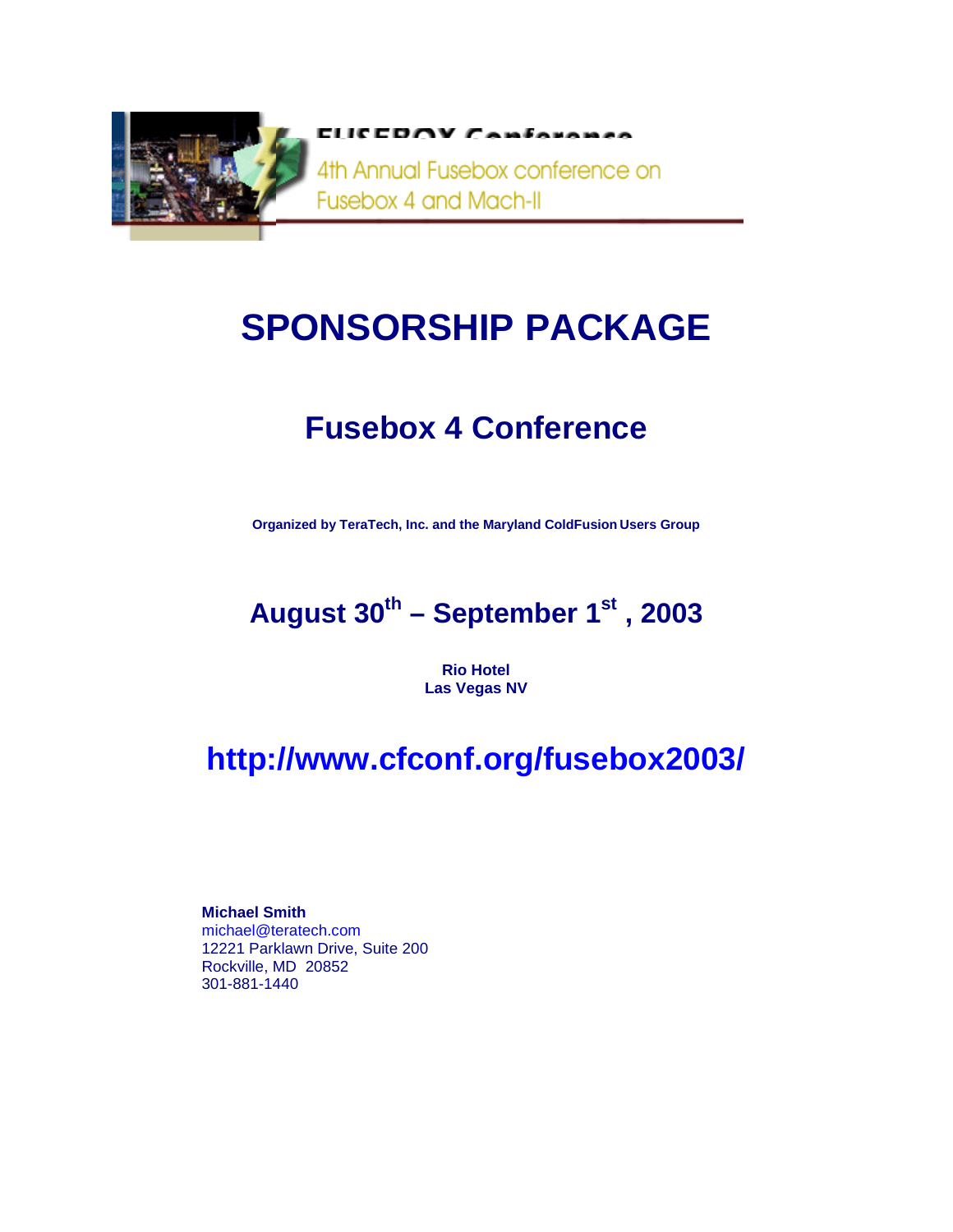# **FUSEBOX 4 CONFERENCE, June 2003**

Brought to you by TeraTech and the Maryland Macromedia® ColdFusion® Users Group

#### **Sponsorship Package**

#### **Overview**

FUSEBOX 4 **is a ColdFusion® Conference** organized by developers for developers in the **Web Developer and IT Manager community**. Held in Las Vegas NV, it is the perfect opportunity to learn, network and talk with professional developers from this community and from around the globe about your products, the latest tricks, techniques and innovations in Fusebox and Internet development.

A wide-range of speakers are booked including Fusebox gurus, **Hal Helms, John Quarto-vonTrivita, Jeff Peters, Nat Papovich, Sandy Clark, Michael Smith, Ben Edwards**.

The two-day conference will be jam-packed with discussions, demonstrations, and other activities to keep everyone involved. The conference fee for delegates will include **a sponsored Foosball reception Saturday night at the hotel**, and all conference materials and sponsor promotions. There will be a Sponsor Exhibit Area and you'll have a excellent forums to attend throughout the two days.

Date: August 30<sup>th</sup> – Spetember 1st, 2003 **Location**: Rio Hotel, Las Vegas NV

**Website:** http://www.cfconf.org/Fusebox4/ **Email:** michael@teratech.com

## **About Fusebox**

Fusebox is the most popular development methodology for ColdFusion applications, used by approximately 17,000 programmers worldwide. The new version 4 is being released prior to the conference.

### **About Macromedia ColdFusion**

Macromedia ColdFusion MX, the fastest way to build and deploy powerful Web applications. ColdFusion is an Application server designed for enterprise internet applications. The ColdFusion platform represents about 45% in its software market. The major competitor to ColdFusion is Microsoft's ASP. ColdFusion was developed by Macromedia Corporation. Macromedia's ColdFusion pitch is *to easily assemble content publishing systems, business intelligence solutions and self-service applications with an intuitive tag-based scripting*  language. Deliver high performance and reliability with the widely adopted, proven ColdFusion *Server technology.* 

Around the globe, ColdFusion is used in many applications including Wireless Phone and PDA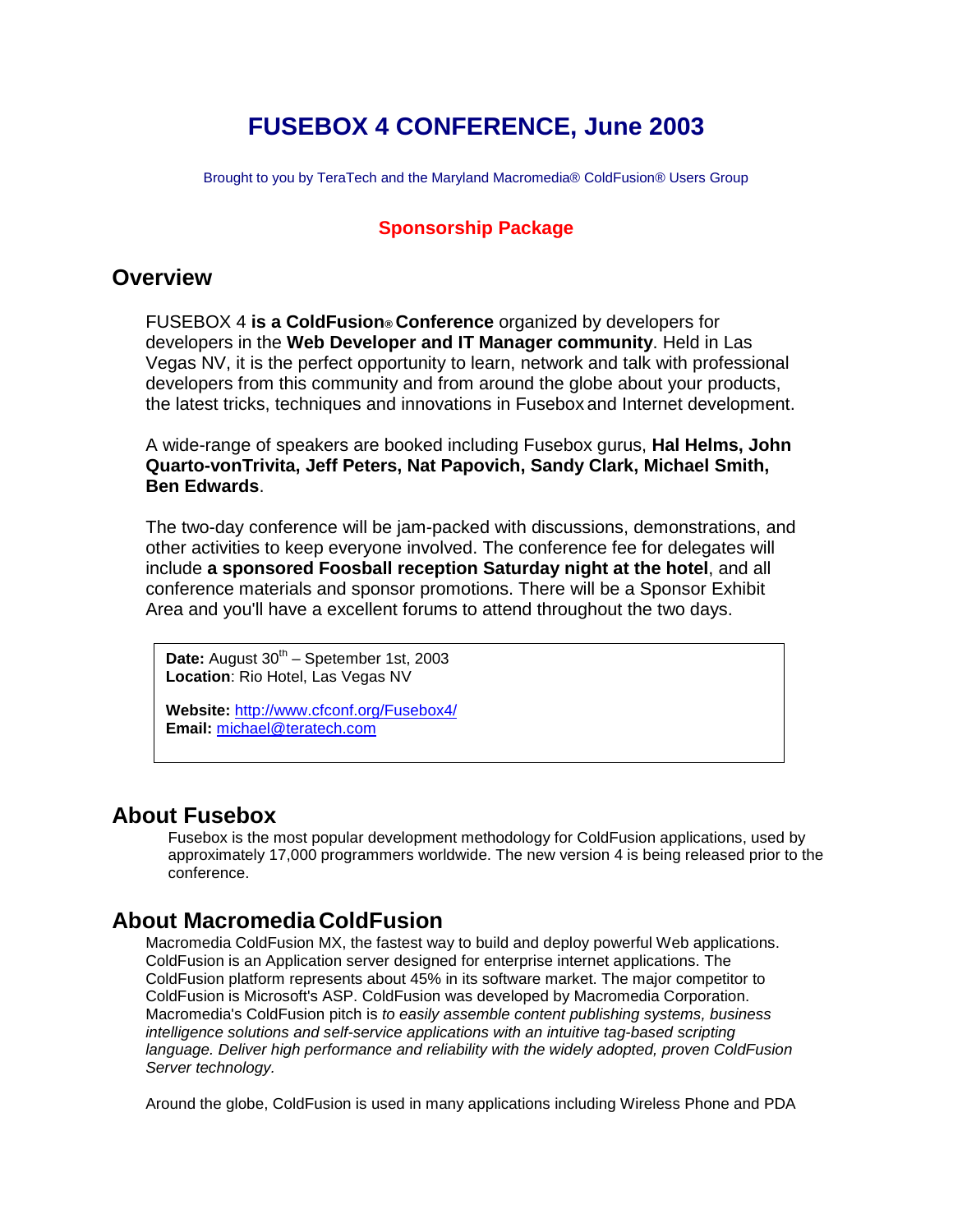(Palm) solutions, many internal websites and public websites.

# **Conference Overview**

There will be a **Sponsor Exhibit Area** where sponsors can showcase their products and get a chance to promote their skills and achievements.

The conference is being held in Las Vegas. The conference cost will be \$149 and we're expecting over 100 attendees from around the US and the world. Included in the conference cost is a **Saturday Night Foosball Reception at the hotel.** The event will include conference materials consisting of, among others conference program, Sponsor marketing kits and more.

#### **Attendees**

FUSEBOX 4 attendees are top level ColdFusion programmers and IT managers. FUSEBOX 4 is promoted not just in the Washington DC metro area but across the US and the world with attendees from:

- Washington DC
- Maryland
- Virginia
- New York
- New Jersey
- Georgia
- Pennsylvania
- **Delaware**
- California
- **Illinois**
- Canada
- Australia

#### **Corporate Position of delegates**

CTO, IT Managers, Independent Consultants Jr. - Sr. level Web Developers, Project Managers

#### **Salary Range of delegates**

\$45,000 - \$100,000/yr

#### **Buying Power of delegates**

Attendees to FUSEBOX 4 are generally be a large purchase influence for

1) Large-corporation Internet Server-level hardware (computers, routers, wiring, etc..);

2) Software solutions that can integrate into their existing (n-tier) networks;

3) Consultants to mid-size organizations to purchase server-grade hardware;

4) Database specifications and data transfer specs as well as Content Management solutions or add-ons

#### **Developer Experience of delegates**

The attendee will range from the introductory web developer to the very experienced corporate consultant or CTO.

- 10% Beginner (0 1 yr experience in ColdFusion & Web Development)
- $\geq$  40% Intermediate (2-3 yrs experience)
- $\geq$  35% Advanced (3+ yrs experience)
- 15% Management (project management)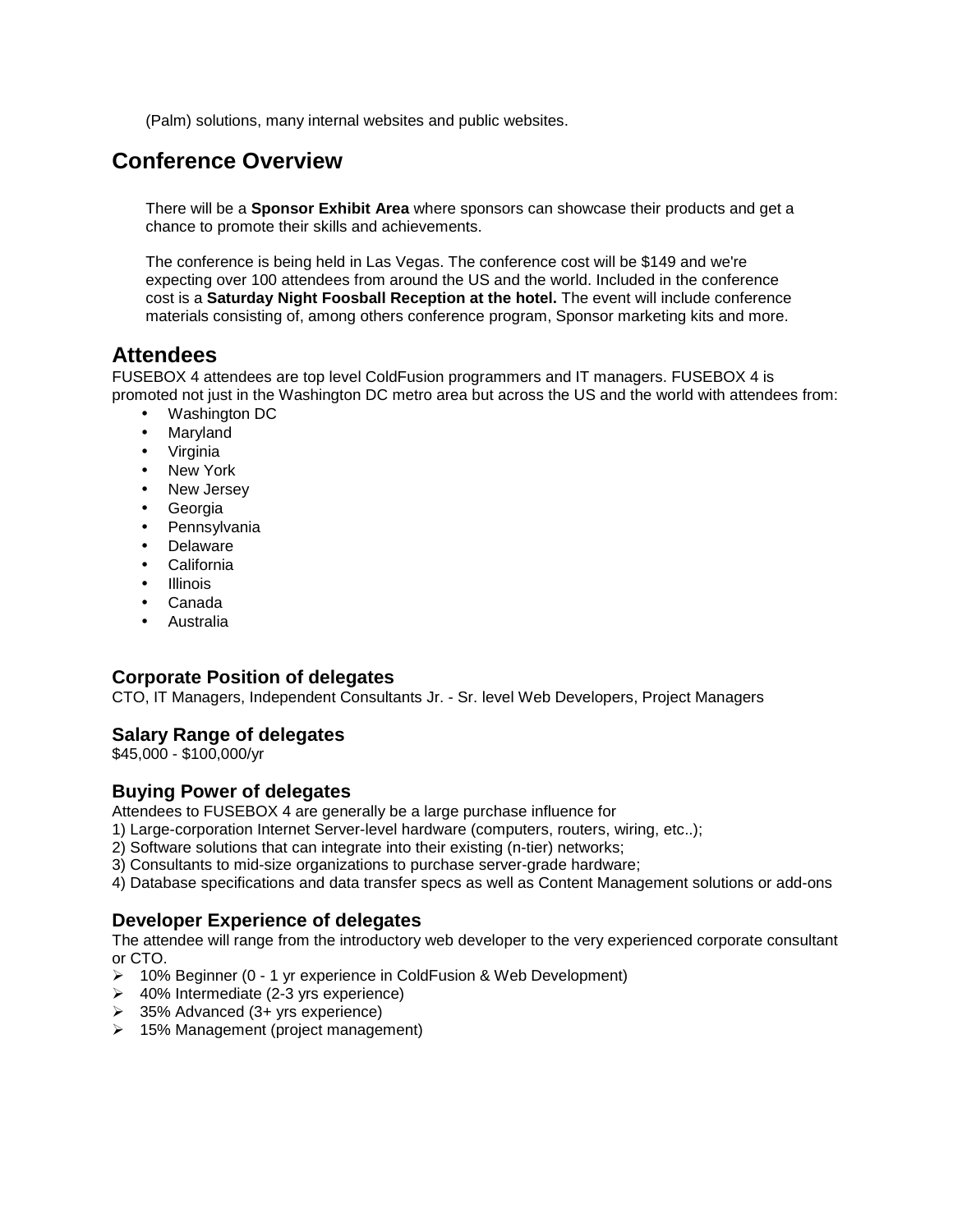# **About the Organizers**

#### **The Maryland ColdFusion ® Users Group**

MDCFUG began in 1997 in Gaithersburg. It now meets in Rockville. It is the 10th ColdFusion user group to be started in the world and the second in the DC metro area. Starting with 6 members it now has 1000 members and an active listserv. The website http://www.cfug-md.org/ is the most popular CFUG website on Google.

The Maryland Macromedia ColdFusion User's Group is managed by Michael Smith, President of TeraTech, Inc.

#### **TeraTech,Inc**

TeraTech is a leader in the ColdFusion development field and has organized ten national conferences over the last five years. TeraTech has been writing custom programs and tools for programmers since 1989. We currently program in Visual Basic, Access, SQL server, C, ASM, ASP and ColdFusion. Our mission is to provide high-quality, efficient, profitable software development and tools in the area of ColdFusion, Database and Visual Basic programming.

## **Schedule**

#### **Saturday**

7pm-8pm Registration 8:00pm-10:00pm Networking party and **Foosball tournament**

#### **Sunday**

Registration and Coffee: 7:30 - 8:15 Welcome (Michael Smith): 8:15 - 8:30 Introduction to Fusebox 4 (Hal Helms): 8:30-10:15 Plugins, Security, and Exception Handling (John Quarto): 10:30-12:15 Lunch break: 12:15-1:15 Content Component Variables and Layouts (Sandy Clark): 1:30-3:15 Fusedocs (Jeff Peters): 3:30-4:15 FB4 and Flash Remoting (TBA): 4:30-5:15 Dinner break: 5:15-7:15 Real-world FlIP Workshop (Michael Smith): 7.30-8.30 FusePanel: 8.45-10.00

#### **Monday**

Introduction to Mach-II (Hal Helms and Ben Edwards): 9:00-12:00

## **Sponsorship Opportunities**

Macromedia partners, local developers, software and hardware engineers are invited to sponsor the FUSEBOX 4 Conference. This year's sponsorship program consists of three distinct sponsorship tiers that include exhibit opportunities – Bronze, Silver, and Gold – as well as a number of additional high visibility options that can take your sponsorship status to the next level.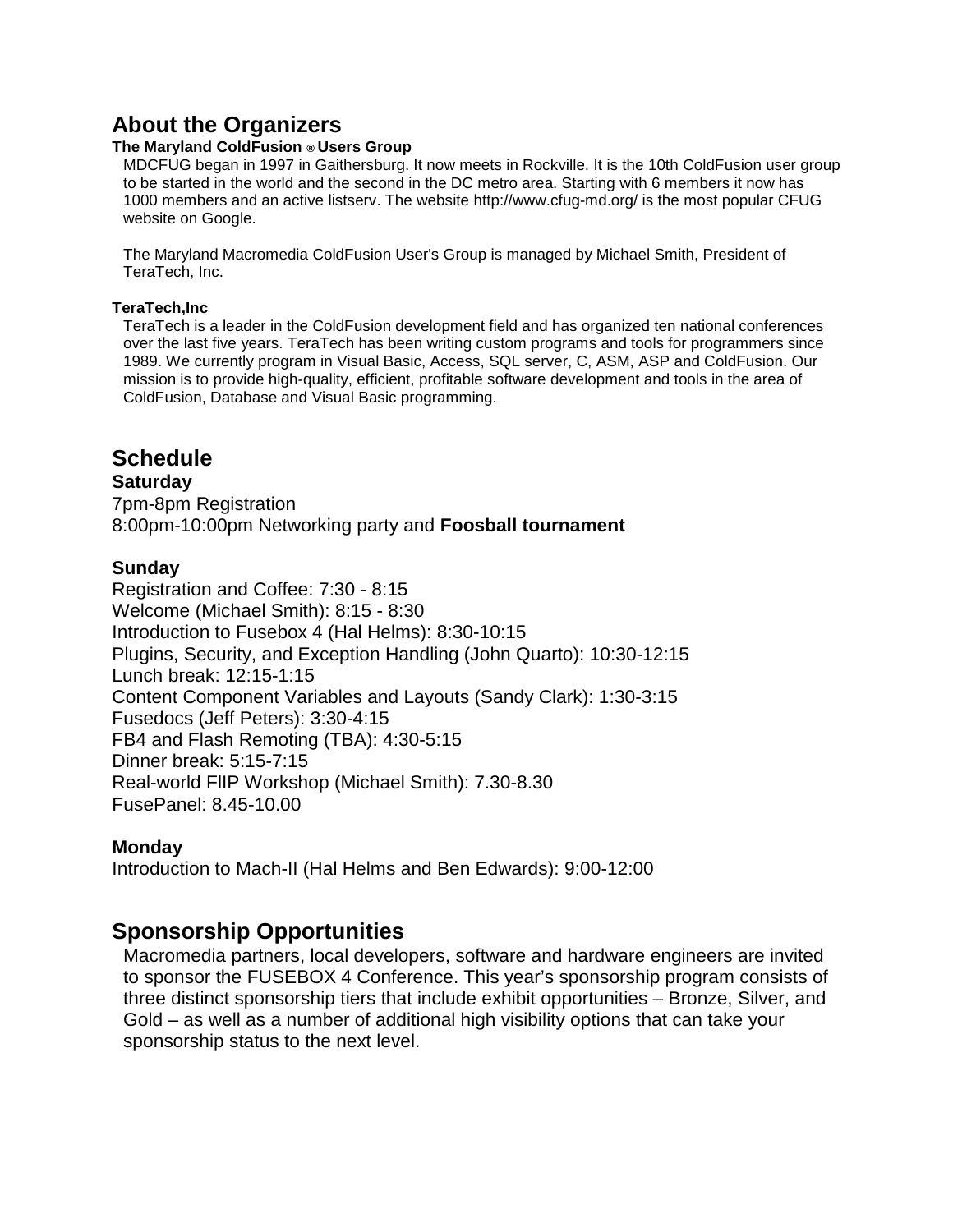As a conference sponsor, you will have complete access to 100 conference attendees – many of whom are potential customers – including, Web and Java Developers, Web Development Managers, IT Server Managers, and other members of the web development community.

# **Gold Level Sponsorship \$3000**

(Inclusive of two conference registrations)

- **Flagship Sponsor** (Branded): Fusebox 4, *sponsored by Your Company*
- Gold Level position of brand on ALL mail broadcasts and Website
- Letter from Sponsor in Conference package
- On Site Promotion @ Event Through Banners / Signage *(provided by Sponsor)*
- Promotion Materials/gifts in Delegate Bag *(provided by Sponsor)*
- Distribution of literature before one general session
- Promotion time before one General Session
- Free Exhibitor Booth for Promotion of Services
- Sign at Saturday night event and welcome speech during the reception

# **Silver Level Sponsorship \$1500**

(Inclusive of one conference registration)

- Silver Level position of brand on ALL mail broadcasts and Website
- On Site Promotion @ Event Through Banners / Signage *(provided by Sponsor)*
- Promotion Materials/gifts in Delegate Bag *(provided by Sponsor)*
- Distribution of literature before one general session
- Promotion time before one General Session
- Free Exhibitor Booth for Promotion of Services

## **Level Three Sponsorship \$1000**

(Inclusive of one conference registration)

- Bronze Level position of brand on ALL mail broadcasts and Website
- Free Exhibitor Booth for Promotion of Services
- Signage at booth only *(provided by Sponsor)*

# **Sponsorship Requirements and Summary**

| Level       | Signage               | Logo/Branding       | Promotional                 | <b>Speaking Limitations</b> |
|-------------|-----------------------|---------------------|-----------------------------|-----------------------------|
|             |                       |                     | <b>Opportunities</b>        |                             |
| Gold \$5000 | Gold Level Signage    | Gold Level branding | *Gold Level Branding in all | 10 minutes                  |
|             | in General Session    |                     | conference promotional      | <b>Promotional time</b>     |
|             | Break-Out Forums &    |                     | Literature                  | before One General          |
|             | <b>Exhibitor Area</b> |                     |                             | Session                     |